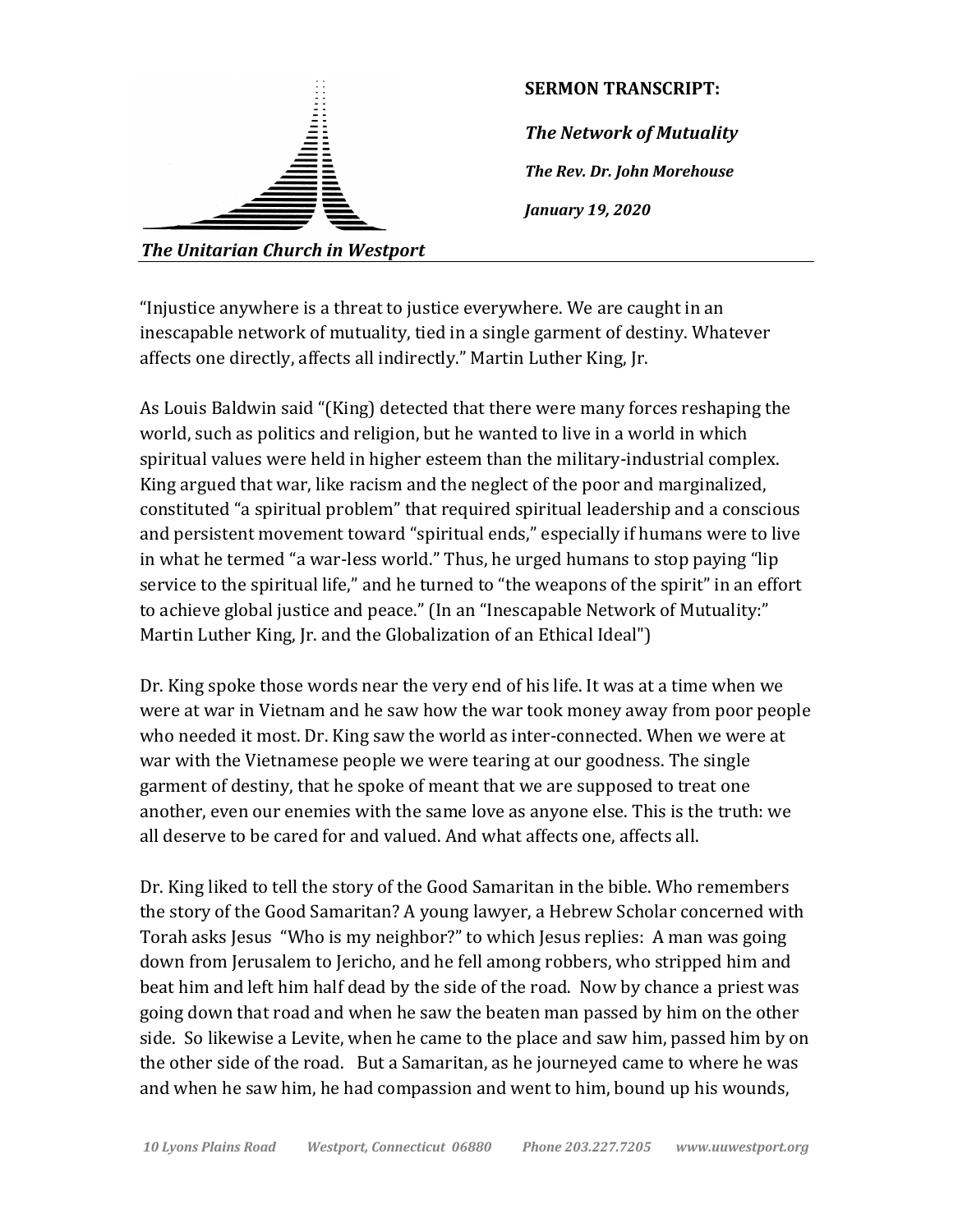pouring on oil and wine, then set him on his own beast and brought him to an inn and took care of him...And the next day he took out two denarii and gave them to the innkeeper saying "Take care of this man and whatever more you spend, I will repay you when I return". Which of these three, Jesus asked, the priest, the Levite or the Samaritan, proved neighbor to the man who fell among robbers? And the lawyer replied "The Samaritan, the one who showed mercy upon him"

To get the full impact of this story we need to understand what this story meant. Jesus' choice of characters in this parable was intentional and courageous to his first century audience. The priest, the very image of purity for Jews, was charged with upholding the law. And part of that law included mercy and compassion. It was the height of hypocrisy to suggest that a priest would not help the fallen. But perhaps, said the Jews of his time, the priest was late for the temple. Well what about the Levite? Well, the Levites were one the 12 tribes of Israel who traditionally acted as subordinate priests and functionaries in the temple. They cleaned up after the slaughter. So they were a little less holy than the priest but still pretty pious and bound by law, a common man with divine intentions. But the Levite passes by the fallen man as well. So along comes the Samaritan.

Now what made this story so very outrageous is that the Jews were the enemies of the Samaritans. Samara was a little country between the northern and southern halves of Israel not too unlike Palestine today. Samara retained the "mixed blood" of Jews and Babylonians who had intermarried. It was, in Jewish eyes, a pigsty of half breeds. This would be the equivalent to any of us, helping out a fighter for ISIS. So for a Samaritan, a stranger, to help a fallen Jew, while his fellow Jews passed him by was outrageous. Not only was it unclean, it was an insult to Judaism. But then again Jesus wasn't known for being subtle.

This story illustrates what Dr. King was trying to say. Whenever we look at someone other than us, from another part of the world, someone who is a different color, someone who doesn't speak our language, someone who is poor and homeless, someone who doesn't vote like we do as our enemy, as someone who doesn't deserve our love, than we are tearing at our garment of destiny, we are not being faithful Unitarian Universalists.

All of us have crossed the street to avoid the panhandler. I would hope that we are mature enough to have a conscience that moves us towards pity. The meaning I am looking for here is actually a deeper one. Why was it that Jesus picked an alien, a real stranger in his midst, to help the fallen? What was he trying to say? I believe the deeper point is this: helping those we know may not be enough, the true calling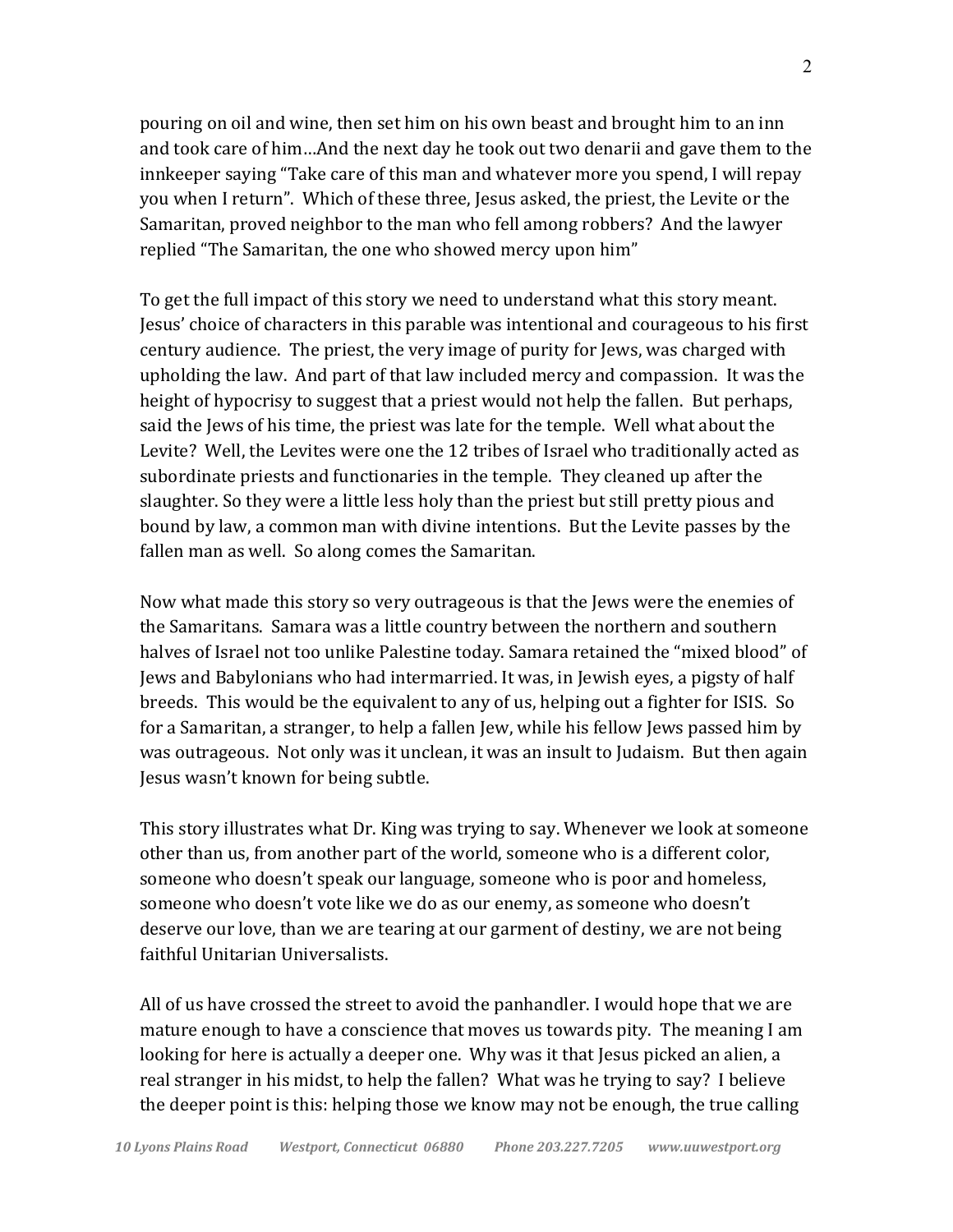to our humanity is to help those who are not like us, the Samaritan helping the Jew, the American helping the African, the Democrat helping the Republican, the Unitarian Universalist helping the Christian. Not agreeing with, but helping. I believe the deeper point to this parable is that we are all wrapped up in mutuality, invited to the feast of life but it's up to the rest of us to be sure there is room at the table, better yet that there is a warm garment to put over the shoulders of those who are cold and bring them to the table.

Would any of us be willing to take the homeless to the nearest hotel and put them up with breakfast in the morning and put it on your Visa? I sometimes do this for people in need. Some of you have gone to extraordinary lengths to help those you don't even know. It feels right. You get double green stamps on the Karma scoreboard for helping. Who feels good about that? Give me an 'Amen!' Praise be.

"Bridging "the social and economic gulf between the haves and the have nots of the world" was central to King's vision of a global beloved community or "a worldwide fellowship." But the real challenge involved educating the white world and bringing it to a true understanding of its role in compensating for the evils of its history, past and present." (Ibid Baldwin et al)

Dr. King said "There are some things in our social system to which all of us ought to be maladjusted. Hatred and bitterness can never cure the disease of fear, only love can do that. We must evolve for all human conflict a method which rejects revenge, aggression, and retaliation. We shall hew out of a mountain of despair, a stone of hope."

What did he mean by that? What he meant by that is that as long as someone is suffering somewhere, we are not complete. That we must work for justice always, even in some small way. Think about that. We don't see very much suffering here in Connecticut, do we? But it is there. Go down to the Social Security Office in Bridgeport and you will see what I am talking about; poor people trying to find a way to keep food on the table and pay the rent.

That is why our congregation here and all of us in it are so important to becoming better people. We start by learning here two great truths:

1. The first is that we all have inherent worth and dignity. This is our first principle. All people are worthy. They may do bad things but all are worthy. This is what makes us part of the network, the web of being a person means.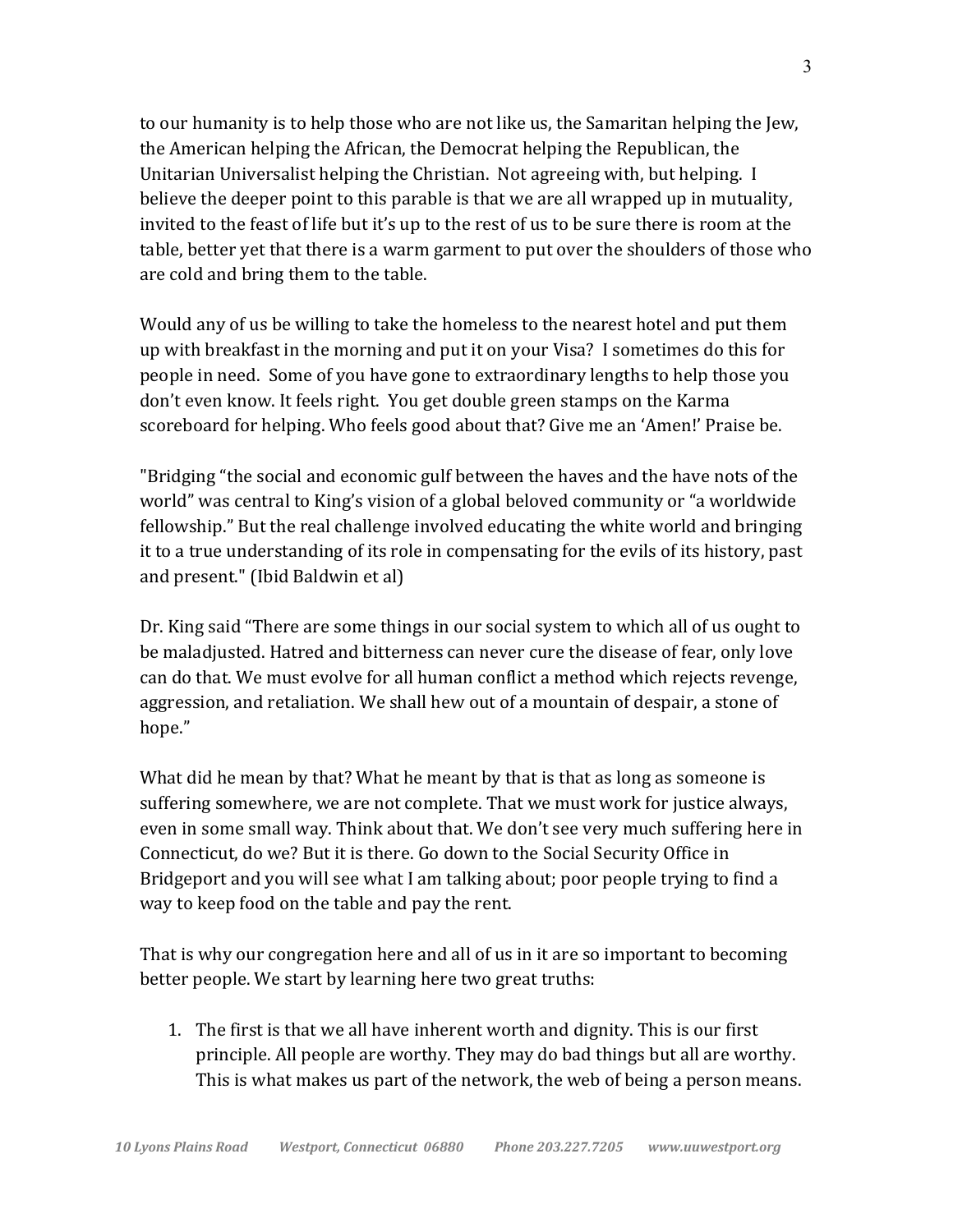And the second truth is this:

2. We are all connected to one another because we are all people. Mutuality is the care for someone not like you. Like the Youth Group discovered last week when they went out to serve the homeless under the bridge in Bridgeport. Am I right teens? Didn't you feel the connection. The irony that the homeless are under a bridge in Bridgeport, just underscores the point.

These two truths that all people have worth and that all of us are connected simply by being alive (Sing The Circle of Life) is what a Network of Mutuality really means.

Our job this year, all of us, kids, youth and adults, young and old, is to reach out to somebody other than yourself. I am challenging you before the 2020 is done to take on some service project and then send me an email or a text or post it on Instagram and tell us about what you did to strengthen our Network of Mutuality. Who will do that this year? Raise your hand. Listen the Teens are already one up on you all. We will be making those opportunities available. Just stay tuned. Beardsley School, Mercy Learning Center, Helping Hands with Homeless in Bridgeport, helping refugees.

This is where we are going to start to take back our country in 2020. Not just stay at home and wring our hands and tune in to MSNBC for all the latest on the apocalypse, but to start to do something. Later there will opportunities to help with voter turnout.

In Newnan, GA southwest of Atlanta, a growing town of 40,00 with an increasingly diverse population, a Neo Nazi group held a rally last year expecting hundreds to show up in what they thought was a mostly white town. Only two people from the town showed up and hundreds more came to protest their hatred. Then civic leaders commissioned Mary Beth Mehaan, a photographer to created 17 poster size portraits of the diverse population of the town: 17 large-scale banner portraits, images of the ordinary people who make up Newnan:

"They hang from the perches of brick buildings around downtown. There's Helen Berry, an African-American woman who for years worked at a sewing factory. Wiley Driver, a white worker who folded and packed blankets at a local mill before his death in 2017. Jineet Blanco, a waitress who arrived in Newnan carrying her Mexican traditions and dreams. And then there were the Shah sisters. A portrait of Aatika and Zahraw Shah wearing hijabs was displayed on the side of an empty building in downtown Newnan. The sisters were born in Georgia and had lived in